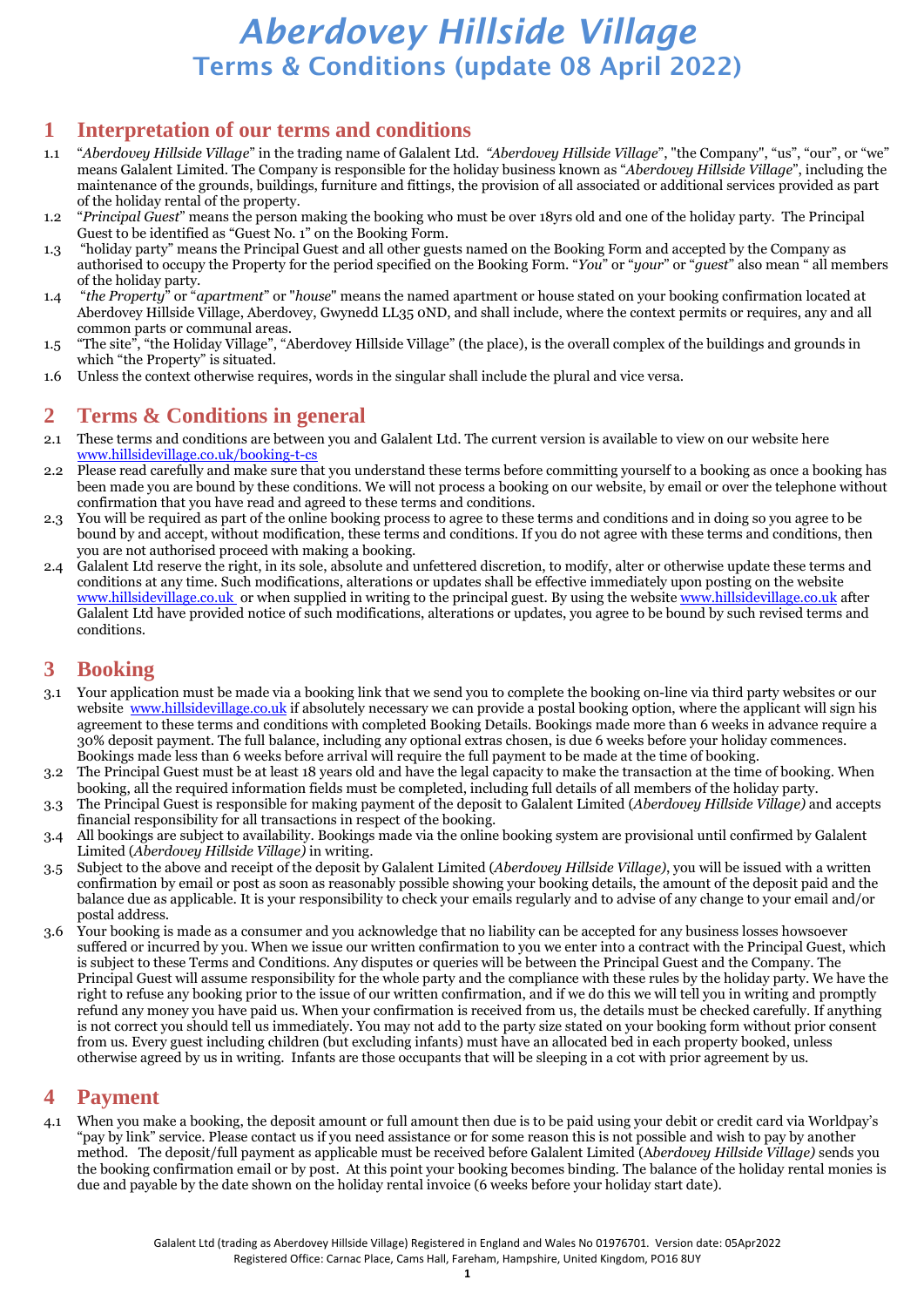- 4.2 A security deposit (standard practise in our industry) may be charged against a credit card or debit card in the name of the Principal Guest at time of paying the booking balance or at the time of booking if less than six weeks prior to arrival, the amount of the security deposit will be identified on the booking form. If accidental damage of a minor nature should occur, you will not normally be charged. The security deposit will be refunded less any charge applied and released after departure once the property has been checked for damage or excessive housekeeping. If we choose not to require you to pay a security deposit, we reserve the right to invoice you the cost involved to address damage or excessive housekeeping, if this was the case you hereby agree to pay the invoice submitted to you by paybylink forthwith. We have a large percentage of returning guest who appreciate the cleanliness of the properties and leave the properties as they found them, we consequently do not feel it is necessary generally to require a security deposit. As you will appreciate on changeover day, if just one holiday party leaves the property they have stayed in in a poor state and requires excessive cleaning this affects the guests who are coming to stay that day, in that it could not only affect the property they have stayed in been available but other properties too. So please respect the trust we place in you.
- 4.3 All deposits quoted or otherwise advised to you include all charges and any UK taxes or governmental levies that apply to your booking at the time of booking.

#### **5 Cancellation of booking by you**

5.1 Once your booking has been confirmed in writing by us, it is a contract. The onus is on the Principal Guest for payment in full for the holiday as specified in your booking confirmation. Any cancellation must be in writing from the Principal Guest. Cancellation will apply from the date of receipt of that cancellation by us. The booking deposit fee is non-refundable under any circumstances. If you have paid the balance and the cancellation is within 6 weeks of arrival, we will make every effort to re-book the property once formal cancellation has been received. If we are able to re-book at the same price the balance will be refunded to you. If we are only able to re-book at a reduced price (with your approval) the reduced balance will be refunded. If we are unable to re-book, the full balance will remain payable by you. We STRONGLY RECOMMEND you take out guest cancellation insurance against cancellation due to ill-health, bereavement etc. as the above refund terms are non-negotiable. The above are the terms, however at our discretion we will agree to move the booking to a later date. In the last few years we do not know of any guest who has lost their deposit or full payment when booking with us, whether because of Covid or not.

#### **6 Changing the date of a booking**

6.1 Your booking may not normally be moved from one date to another except at our discretion. If you wish to change the booking date you will have to cancel the original booking and the normal cancellation policy will prevail regardless of any subsequent booking made. See the last two sentences of clause 5.

#### **7 Cancellation or amendment of booking by us**

- 7.1 If we have to cancel your booking for any reason you will be refunded any monies that you have paid as at that date for the booking. If we have to terminate your holiday and require you to vacate the property early once you have started your holiday, you will be refunded part of the booking fee based on the time remaining of the booking. No additional compensation will be payable.
- 7.2 The Company reserves the right to change the property booked to another with at least the same number of beds and price band for any reason up to the date of arrival or during occupation.

#### **8 Copyright, website and advertisements**

- 8.1 We aim to ensure that the information and descriptions provided are accurately conveyed on our website [\(www.hillsidevillage.co.uk\)](http://www.hillsidevillage.co.uk/) and on any other information we produce and on any authorized third-party websites or advertisements. There may be differences between the actual accommodation and its description as we are always seeking to improve services and facilities. Occasionally, unforeseen circumstances may mean that some facilities or services become unavailable, and if this is the case we will tell you as soon as reasonably practical as we become aware of the situation. Similarly, we cannot accept responsibility for any changes or closures to local area amenities or attractions mentioned on the website or advertised elsewhere.
- 8.2 Copyright: All content of our website www.hillsidevillage.co.uk is the copyright of Galalent Ltd. If you wish to reuse any of our content please contact us first to obtain permission.

#### **9 Data Protection Policy**

- 9.1 We value the protection of your data very highly; for this reason we have chosen Supercontrol to manage our bookings, as received through a third party or our website [www.hillsidevillage.co.uk](http://www.hillsidevillage.co.uk/) or via us sending you a booking link by email following email or telephone communications with us. Your personal data is taken on their secure server. Supercontrol is PCI [compliant.](http://www.supercontrol.co.uk/blog/post/2010/09/21/SuperControl-becomes-PCI-Compliant.aspx) Your data with them is protected by state-of-the-art encryption, and password. The systems are scanned frequently for thousands of vulnerabilities and security experts undertake regular tests.
- 9.2 We have security measures in place to protect your information needed to process your booking and to ensure that your holiday arrangements run smoothly. This information may also be provided to security or credit checking companies, public authorities, such as customs/immigration if required by them or as required by law.
- 9.3 We will not however, pass any information onto any person other than those necessary to ensure that we can provide the accommodation and services offered. This applies to any sensitive information that you give us such as details of any disabilities or dietary/religious requirements (in making this booking you consent to this information being passed on to the relevant persons). You are entitled to a copy of your information held by us. If you would like to see this, please contact us.
- 9.4 We will hold your information administration and contractual purposes, where collected by us, and may use it to inform you of offers in the future or to send you brochures. If you do not wish to receive such approaches in the future, please inform us of your wish to opt out in writing.
- 9.5 We publish in addition to these Terms & Condition our current Privacy Notice, Cookie Policy, and Website T &Cs on our website.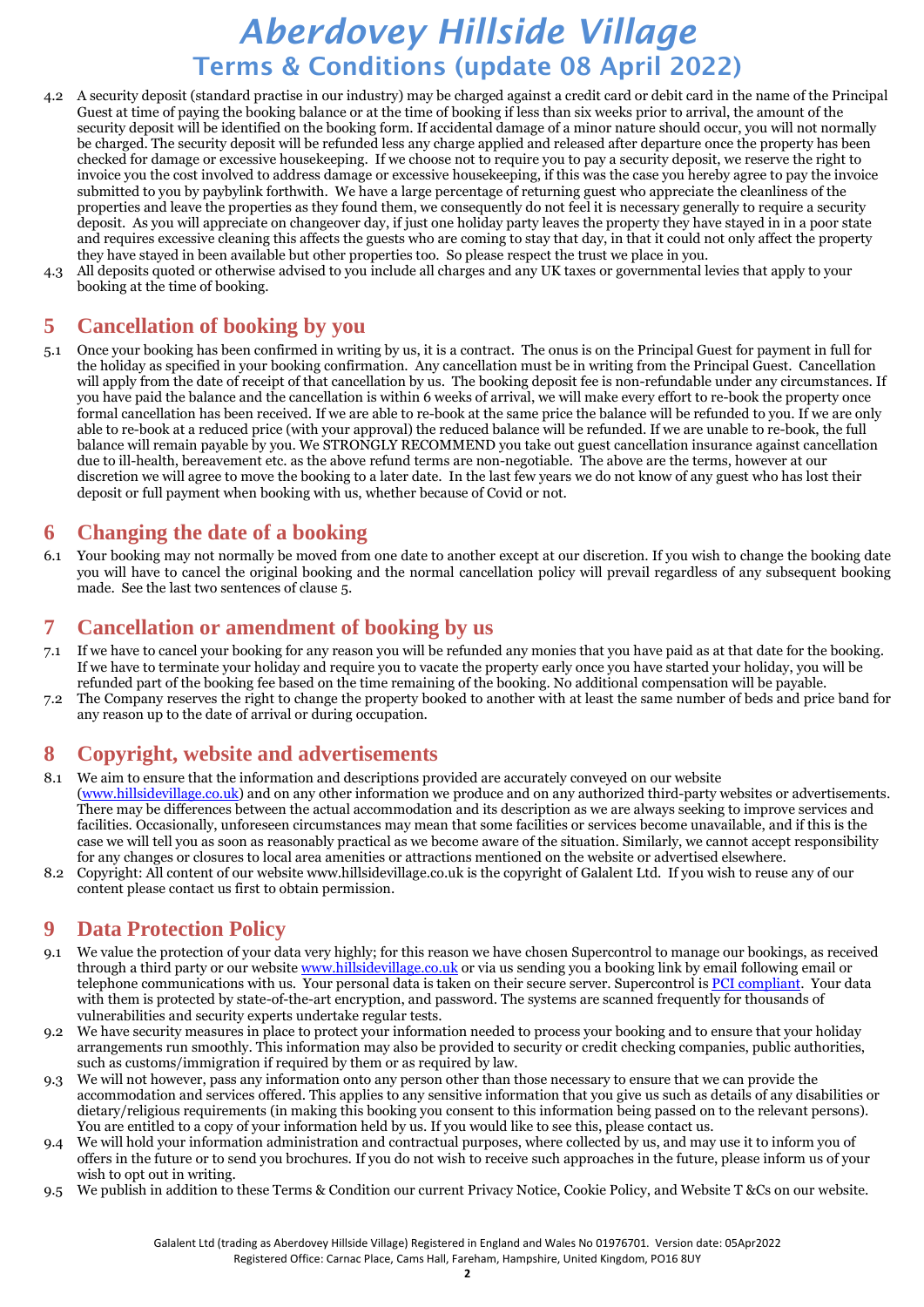#### **10 Disabilities and medical problems**

10.1 If you or any member of your party has any medical or access requirements that may affect your booking please notify us before you confirm your booking and give us full details in writing as early as possible before you travel. If we feel unable to properly accommodate the particular needs of the person concerned, we reserve the right to decline or cancel the reservation. Please refer to the access statement on our website for future information. Several of our properties have accessibility features and we can provide additional equipment such as shower and bath seats and raised toilet seats. Several of the properties have fixed grab rails, we also have available suction grab handles to use and position by guests as and if they so choose.

#### **11 Village Environment**

11.1 Aberdovey Hillside Village is a peaceful place, a characteristic that brings our family of returning guests back year after year. We consequently request that all staying with us respect this and help to maintain it. It is for the Principal Guest of each holiday party to make sure that their party members do adhere. All guests are asked to limit any noise between the hours of 11pm and 9am. Possession of the property can be refused, or you can be asked to leave before the end of the holiday if we feel this is not adhered to. Aberdovey Hillside Village generates a relaxed friendly atmosphere embodied by our dedicated team, who will do all they can to ensure your stay is relaxed and enjoyable as it can be.

#### **12 Village Facilities**

- 12.1 **Parking and vehicles:** We provide free dedicating parking spaces for guests during their stay with us, a minimum of one parking space is provided for each property, properties sleeping 6 or more are provided as standard with two. Additional parking for cars or for a larger vehicle than a car, boat parking etc. can be accommodated within reason but must be agreed with us before booking or will be subject to availability. Depending on the circumstances there may be an additional charge. 5 miles an hour speed limit must be observed by all guests and any visitors that they might invite to visit them during their stay. Parking for visitors to Aberodvey Hillside Village will need to be arranged in advance with us and parking permit obtain and will be subject to availability.
- 12.2 **Children's outside play area:** You are responsible for the safety of yourself and the members of your party whilst using the Children's play area as it is unattended. All reasonable care must be taken by all guests, and all rules displayed and held within the Welcome Pack must be obeyed. Children must be supervised at all times whilst using play equipment. We make every effort to keep the children's outside play area open in the summer months, although this is not guaranteed. It may be necessary to close it or to restrict individual items of play equipment; no compensation will be paid in the unlikely event of unavailability.
- 12.3 **Indoor facilities:** The facilities off "the Reception Courtyard" & "The Terrace" are available for use by guests, please refer to welcome pack for details. The Principal Guest must ensure the holiday party respects the time restrictions and any other requests or guidance as to the use of the facilities on any notices, in the welcome pack or by our staff. For 2022 there will be an additional indoor facility call **the "air hockey room"** this will be available on a booking arrangement.
- 12.4 **Dogs:** are welcome at *Aberdovey Hillside Village* but dogs must be kept under control on a lead within our grounds. Please do not allow your pet to defecate within the grounds, if they do so, clear up after them and put your poo bag in the pet waste disposal unit located on site. Please do not leave your pet(s) unattended in the property at any time. We regret that we cannot accept puppies unless they can be contained within a dog cage. Please don't allow your dogs on the furniture or in the bedrooms. No other pets are allowed unless agreed in writing. If your dog has been identified as a breed or individual dog subject to a control order as detailed within the Dangerous Dogs Act 1991 then this must be declared to us at the time of booking. We reserve the right to refuse any dog we believe constitutes a danger to other guests or staff or to impose restrictions or control measures for them to be present on site. We also ask you prior to booking and advise us if one of more your dog(s) is/are of a particularly large breed, if that is the case, we may need to limit the numbers in a property that is acceptable. This particularly applies if you intend to bring more than one dog. If you have any doubts, please contact us.
- 12.5 **Linen & towels:** Bed linen is provided (duvet covers, blankets, pillowcases, and sheets). Linen for cots & Towels are not provided. Tea towels are provided for the kitchens.
- 12.6 **Wi-Fi and internet:** Free Wi-Fi is available for guests; though we have superfast broadband, the service and extent of provision varies depending on location and demand. If Wi-Fi availability is important to you please check with us, before booking, what availability can be expected. In addition, there is multiple 4G mobile network coverage to all the properties in the village, your smartphone or other connected device can hotspot to other devices you may bring with you to provide your own network and penetrate deeper into the property where the mobile signal could be limited or unavailable. We shall not be liable for any failure or unavailability of the Wi-Fi internet, mobile signal or connection. If guests use our free Wi-Fi internet connection, they are solely responsible for complying with all relevant laws and ensuring that no computer or software virus, inappropriate or illegal material, is accessed or downloaded, we shall be fully indemnified by any guest using our Wi-Fi internet service against any computer or software virus which is downloaded and damages our software, systems or hardware, and against any other consequences of the accessing or downloading of inappropriate or illegal material. It is the sole responsibility of each guest to ensure that any parental locks or other restrictions are in place, and we cannot accept responsibility for any inappropriate access or use of the internet by children or others.

#### **13 During your stay**

13.1 **Arrival:** We look forward to receiving you on your arrival from 4pm. We ask that on your arrival you park up just inside the gates and call 01654767522 opt3, and we will provide you with the combination of the key safe of your property and the number(s) of the parking space(s) allocated to you. It is possible that we will have your property available for you before 4pm. It would be helpful to telephone us in advance and let us know of your plans, you may park up on site any time after 10am of your arrival day. If you are going to be arriving later than 6pm, we would ask that you advise us of your eta, by phone 01654767522 opt3.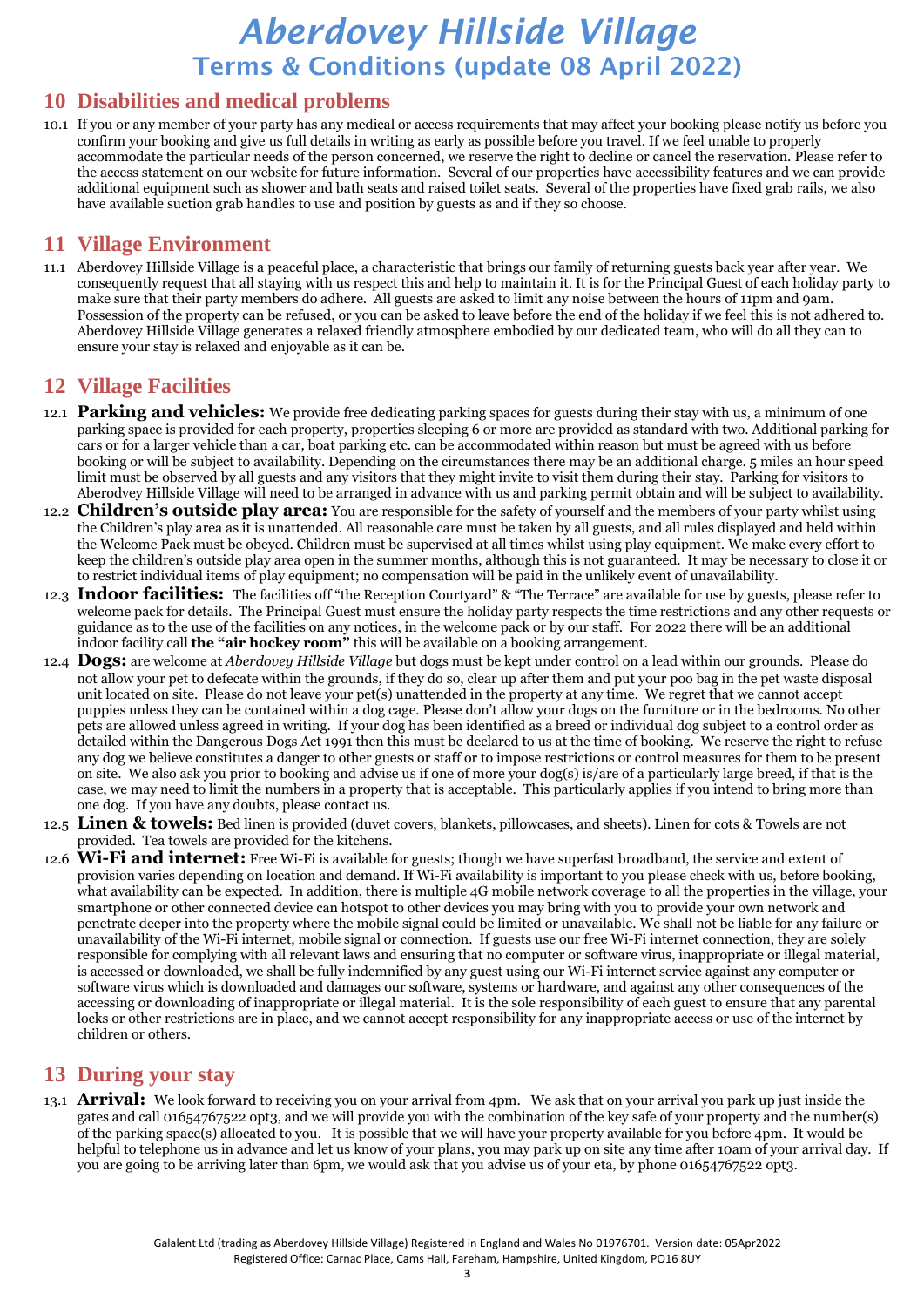- 13.2 **Refusal of access:** We are entitled to refuse to hand over to you or to repossess the accommodation if we reasonably believe that any damage is likely to be caused by you or your party or can repossess the accommodation if damage has been caused.
- 13.3 **Use of properties:** You may not carry out any form of trade or business from the property, nor may you sub-let any part of the buildings.
- 13.4 **Smoking:** The properties, courtyards and shared grounds and gardens are entirely non-smoking, and you agree not to smoke in any part of the property or areas shared by others.
- 13.5 **Safety issues:** It is the responsibility of the Principal Guest to: ensure that all party members are made aware of and comply with any reasonable written or oral instructions or requests given by us or our staff which may contribute to the health, safety or welfare of party members or of anyone else. The Principal Guest, as soon as practicable following the arrival time, should inspect the accommodation and any part of the holiday village which any party member may access during the booked period and familiarise themselves and the other party members with (a) Fire safety & means and routes of escape, (b) any actual and potential hazards and (c) such steps as are reasonably necessary to avoid illness, injury or damage which may arise from any such hazards.
- 13.6 **Fires:** Open fires or BBQs are not permitted on the balconies or terraces or any other part of Aberdovey Hillside Village except in the designated areas which may be from time to time identified by the management.
- 13.7 **Visitors:** You may have friends visiting you at the property that you have booked during your stay. They would not be permitted use any of the shared facilities, they are for the sole use of guests staying at Aberdovey Hillside Village. If you would like to have visitor(s) the Principal Guest is responsible to inform us of who and when. If the guest would like to park on site the Principal Guest will need to arrange with us a parking permit for the visitor, this would be subject to availability. In no circumstances may anyone other than the holiday party sleep overnight in the property or on the site as a whole. You cannot allow more people than you have booked to stay in the accommodation, nor can you change the makeup of the party during the duration of your stay in the accommodation without our written agreement.
- 13.8 **Departure:** So that time is available for us to prepare the property for the next guest, you must leave no later than 10 am on the last day. Delayed departure: If, without our agreement, the property has not been vacated by all party members by the departure time you will pay us 10% of the daily equivalent of the accommodation price for each hour or part thereof between the departure time and the time at which they are vacated. In any event the accommodation must be vacated by 12 noon of the day of departure.
- 13.9 **Cleaning property on departure:** You agree to keep the accommodation clean and tidy as found and leave the accommodation in a similar condition. The following basic level of cleanliness is required on departure; Cookers and ovens clean and fat-free. Kitchen floors swept. Crockery and cutlery washed/dried and put away. Toilets cleaned. Carpets vacuumed. Beds stripped (not mattress protectors). Any furniture, crockery or kitchenware moved must be restored to original position (especially if moved between properties). Property waste bins to be emptied by you into wheelie bins adjacent to the main carpark. Please don't leave loose bin bags in the waste area. Failure to meet this standard will result in a cleaning charge against your deposit or an invoice and paybylink sent to you as per clause 4.2 of these terms and conditions. Guests who come with dogs need to give particular attention to ensuring that they cleaned up after them, including removal of dog hairs.
- 13.10**Damage to property:** If accidental damage of a minor nature should occur, at the Company's discretion, you will not normally be charged, however, you are responsible to Galalent Ltd for the actual costs of any breakage or damage in or to the property, along with any additional costs that may result, which are caused by you during your stay. An inventory is available for each property, and the accommodation will be checked by our staff prior to your arrival and as soon as possible after departure. Please notify us as soon as possible if you find there is anything missing or damaged that may not have been noticed by our staff.
- 13.11 **Accidents, injury and personal property:**. You must take all necessary steps to safeguard your personal property and safety. No liability to you is accepted in respect of damage to or loss of such property, injury or harm. Vehicles and other property are left outside entirely at their owner's risk. Parking must be in accordance with the spaces indicated on site. We STRONGLY ADVISE that you retain appropriate insurance (holiday) cover for all members of your party and your possessions.

13.12**Access:** You must allow us or any person representing us access to the property at any reasonable time during your stay.

### **14 Force Majeure**

- 14.1 Galalent Limited (*Aberdovey Hillside Village)* will not be liable or responsible for any failure to perform, or delay in performance of, any of its obligations under these terms and conditions that is caused by events outside *Aberdovey Hillside Village*'s reasonable control (**Force Majeure Event**).
- 14.2 For the purposes of these terms and conditions, **Force Majeure Event** means an event beyond the reasonable control of Galalent Limited (*Aberdovey Hillside Village)* including but not limited to strikes, lock-outs or other industrial disputes (whether involving the workforce of Galalent Limited (*Aberdovey Hillside Village)* or any other party), failure of a utility service or transport network, act of God, war, riot, civil commotion, malicious damage, compliance with any law or governmental order, rule, regulation or direction, accident, breakdown of plant or machinery, fire, flood, storm or default of suppliers or subcontractors.
- 14.3 Galalent Limited (*Aberdovey Hillside Village)* obligations under these terms and conditions are suspended for the period that the Force Majeure Event continues, and *Aberdovey Hillside Village* will extend the time to perform these obligations for the duration of that period. *Aberdovey Hillside Village* will take reasonable steps to bring the Force Majeure Event to a close or to find a solution by which Galalent Limited (*Aberdovey Hillside Village)'s* obligations under these terms and conditions can be performed despite the Force Majeure Event.

#### **15 Entire Agreement**

15.1 These terms and conditions constitute the entire agreement between you and Galalent Limited (*Aberdovey Hillside Village)*. You acknowledge that you have not relied on any statement, promise or representation made or given by or on behalf of Galalent Limited (*Aberdovey Hillside Village)* which is not set out in these terms and conditions.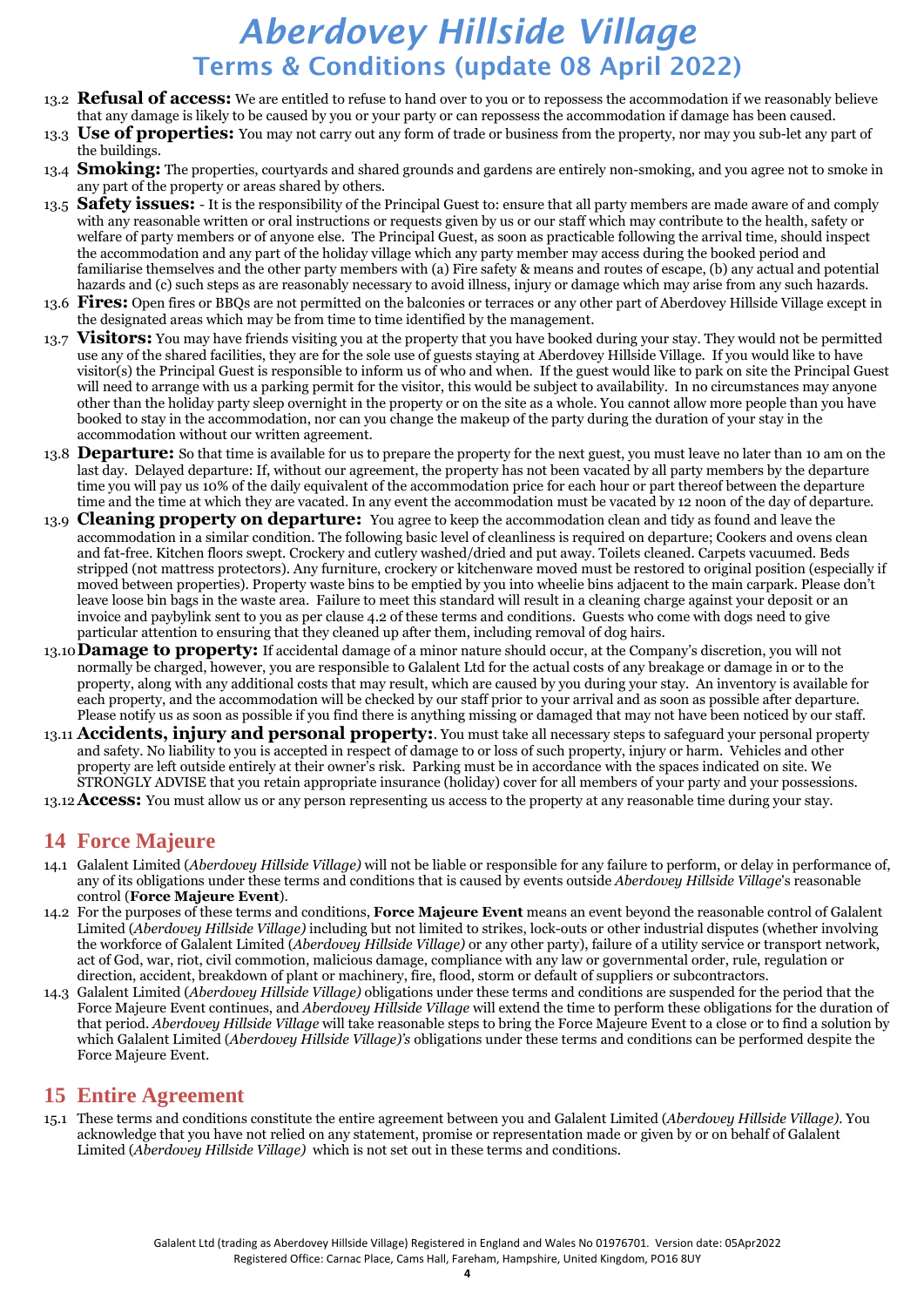#### **16 Variation**

16.1 Any variation, including the introduction of any additional terms and conditions by you, shall only be binding when agreed in writing and signed by *us*.

### **17 Governing Law and Jurisdiction**

17.1 These terms and conditions, and any dispute or claim arising out of or in connection with them or their subject matter or formation (including non-contractual disputes or claims), shall be governed by, and construed in accordance with, UK Law, and the parties irrevocably submit to the exclusive jurisdiction of the courts of England and Wales.

#### **18 "Notice in Writing"**

18.1 'Notice in writing' means notice by post or by email to the Address given to confirm the booking. A notice given in accordance with these Conditions is deemed to be both given and received: if it is posted: on the 2nd (or, when sent by airmail, 5th) business day after the date of posting; if transmitted by email: on the date and at the time shown on the delivery receipt retained by the Sender.

### **19 COVID-19 – Supplementary Terms & Conditions**

19.1 These Terms & Conditions are to be read in conjunction with our Supplementary COVID-19 Terms & Conditions, which will be on continuous review to adjust to the changing circumstances. If there is a conflict between, the Supplementary COVID-19 and these Terms & Conditions the Supplementary COVID-19 Terms & Conditions shall take precedence. Our current Terms & Conditions will be included in your Welcome Pack, which will be sent by email to Principal Guests prior to arrival. We are hopefully that Covid-19 supplementary Terms and Conditions will soon be a thing of the past. We have decided to manage the risks associated with Covid-19 with our Supplementary Terms and Condition and seek the co-operation from you, to help ensure you and others staying with at Aberdovey Hillside Village can relax and enjoy the special place that it is.

ABERDOVEY HILLSIDE VILLAGE - TERMS & CONDITIONS – 08 April 2022